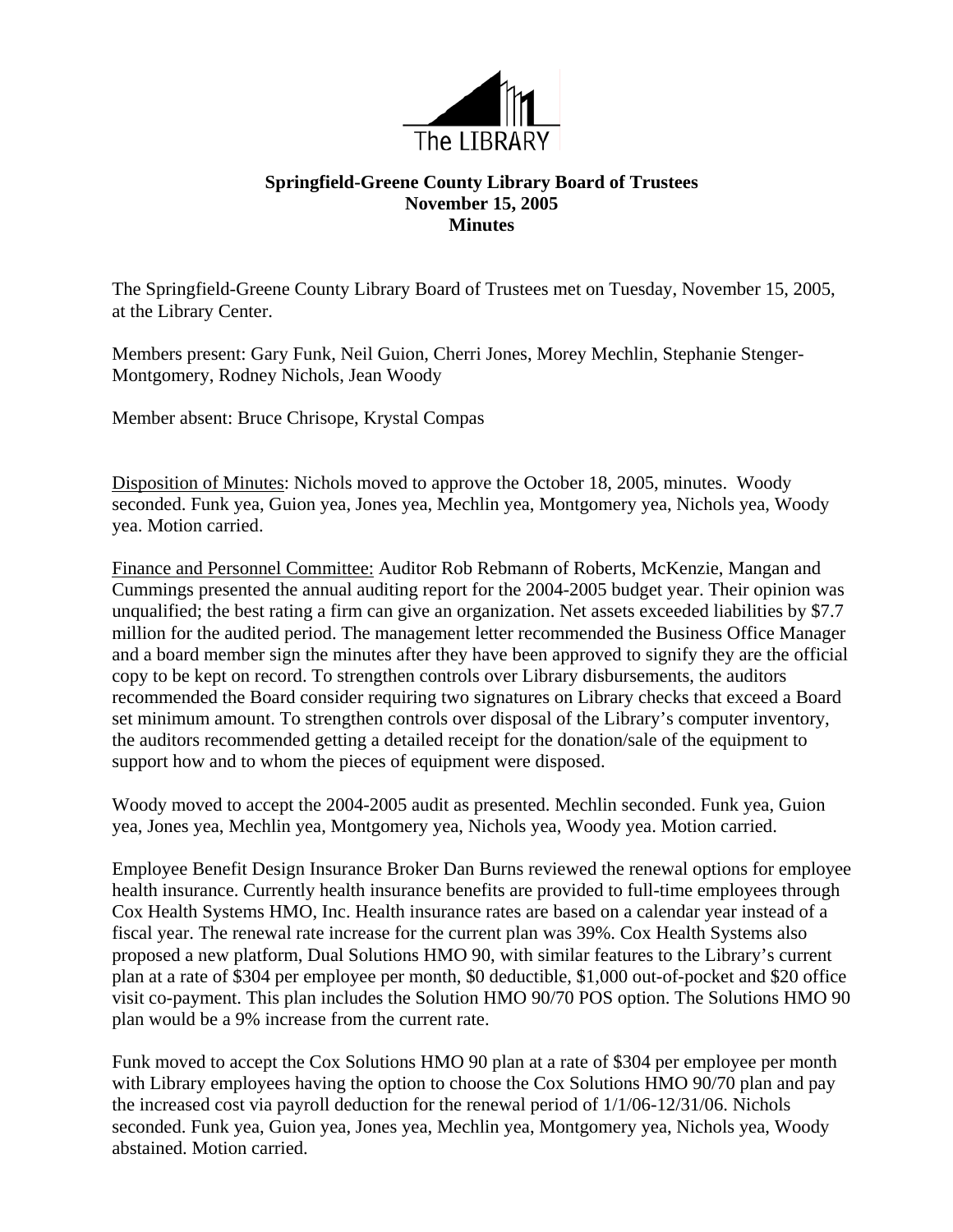Through October, the Library was 3.2% under budget. Journal entries were made to reclassify café expenses. Café deposits totaled \$3,623 averaging \$453 per day from November 1-8.

Income included first and second quarter state aid disbursements as well as Arts & Entertainment Tax receipts from the Missouri State Library, grant reimbursements from the Library Services and Technology Act (LSTA) for videoconferencing equipment upgrades, Customer Service for Teens training and computer security equipment. Miscellaneous Income included lending fees for large type books, meeting room meal fees, gift book donation for children's materials at the Brentwood Branch and receipts from the Price Cutter Community Bucks program.

Expenses included computer equipment and monitors from the Gates Foundation grant from Account 6415 Computer Hardware. Account 5232 Minor Equipment has a credit because café expenses were reclassified to Account 5399 Café 641 Expenses and Account 6420 Café 641 Furniture, Fixtures and Equipment.

Nichols moved to accept the financial report as presented. Mechlin seconded. Funk yea, Guion yea, Jones yea, Mechlin yea, Montgomery yea, Nichols yea, Woody yea. Motion carried.

Buildings and Grounds Committee: The committee is reviewing a draft of a cooperative agreement between the Library District and the Republic Public School District, which is based on the North Kansas City document. The proposed timeline for constructing the new high school is 2008-2009.

The five displays envisioning what a Center City Branch Library might look like were on display at the Library Center from November 10-14, 2005. Staff and patrons were urged to complete comment sheets, and Planning and Development Coordinator Carol Grimes will compile the results. The Buildings and Grounds Committee recommended not engaging the Drury University, Hammons School of Architecture, Center for Community Studies, for the spring semester.

Programs, Services and Technology Committee: Library card registrations decreased 11.8% with a total of 1,538 new cardholders in October. Registered library users decreased because of database clean-up of out-of-county patrons who had cards that expired 12/31/02 or before. Circulation decreased 1.6% with 242,384 materials circulating systemwide. Systemwide, 1,342 groups used the meeting rooms with an attendance of 10,289 and 296 programs were held with an attendance of 6,572. There were 656,965 searches from the Library's electronic products. The web server recorded a total of 318,836 page views by 54,760 visitors during the month of October.

Report of the Director: Café 641 opened on Tuesday, November 1. The response has been positive from both the public and staff.

The Library was closed on Veterans Day, November 11, for its annual Staff Development Day.

As part of succession planning, the Library is working with consultants Cal LeMon and Dale McCoy to identify traits necessary for Library leadership. In the first phase, staff took part in focus groups and interviews, and recently all staff was surveyed online about their ideas on this issue. The second phase in this year-long pilot project will begin in January when a Leadership Academy will be organized that will consist of selected staff with the best potential for growth. Mentors will be partnered with these employees, and they will meet monthly to work on skill sets, leadership techniques and tools.